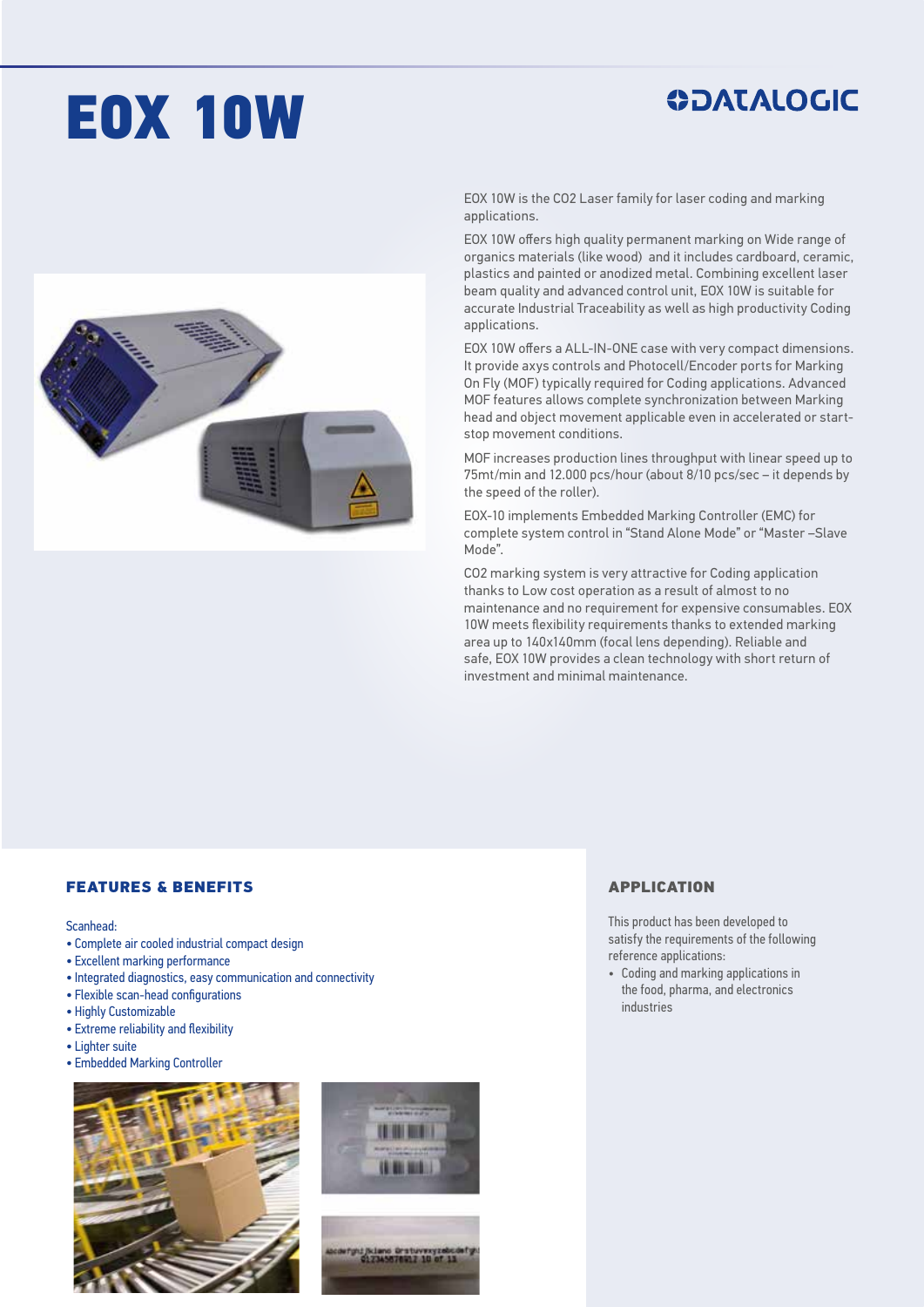## EOX 10W

|                               | <b>CHARACTERISTICS</b>                                                                                                                                                                                                                   | Lens                    | 100mm    | 200mm      |
|-------------------------------|------------------------------------------------------------------------------------------------------------------------------------------------------------------------------------------------------------------------------------------|-------------------------|----------|------------|
| <b>Nomination Power</b>       | 10W                                                                                                                                                                                                                                      | <b>Working distance</b> | 100 mm   | 200 mm     |
| <b>Wawe Length</b>            | $10.6 \mu m$                                                                                                                                                                                                                             | <b>Working area</b>     | 70x70 mm | 140x140 mm |
| <b>Laser Source</b>           | CLASS 4. CO2 sealed laser tube                                                                                                                                                                                                           |                         |          |            |
| <b>Marking capabilities</b>   | Standing, Rotary axis, On the fly (marking in motion)                                                                                                                                                                                    |                         |          |            |
| <b>Integration</b>            | Up to 4 mechanical axis driving capabilities (stepper motor)<br>Up to 10 digital inputs and 10 digital output fully programmable<br>dedicated connector for dual line high resolution encoder and 1<br>dedicated connector for photocell |                         |          |            |
| <b>Aiming Beam</b>            | 3mW @ 635 nm                                                                                                                                                                                                                             |                         |          |            |
| <b>Focus Beam</b>             | 3mW @ 635 nm                                                                                                                                                                                                                             |                         |          |            |
| <b>Temperature Range</b>      | Operative 15°C to 35°C<br>Storing -10°C to 60°C                                                                                                                                                                                          |                         |          |            |
| <b>Cooling System</b>         | Integrated Fan cooled                                                                                                                                                                                                                    |                         |          | 8888888    |
| <b>Power Supply</b>           | 100/240 VAC - 50/60 Hz                                                                                                                                                                                                                   |                         |          |            |
| <b>Dimension &amp; Weight</b> | 180x185x634 mm kg17                                                                                                                                                                                                                      |                         |          |            |
| <b>Protection Grade</b>       | IP 21                                                                                                                                                                                                                                    |                         |          |            |

E

All laser sources described in this product guide are Class 4 laser sources. Laser interaction with organic or inorganic material can cause TOXIC FUMES/PARTICLES. The OEM laser components described in this product guide is for sale solely to qualified manufacturers, who shall provide interlocks, indicators and other appropriate safety features in full compliance with applicable national and local regulations.

## **DIMENSIONS**





## MODEL SELECTION AND ORDER INFORMATION

| MODEL                    | <b>DESCRIPTION</b>               | <b>ORDER Nº</b> |
|--------------------------|----------------------------------|-----------------|
| EOX 6100-1240 CO2 System | 10W CO2 Laser Marker F-THETA 100 | 985140000       |
| EOX 6102-1540 CO2 System | 10W CO2 Laser Marker F-THETA 200 | 985140014       |



The company endeavours to continuously improve and renew its products; for this reason the technical data and contents of this catalogue may undergo variations without prior notice. For correct installation and use, the company can guarantee only the data indicated in the instruction manual supplied with the products. Product and Company names and logos referenced may be either trademarks or registered trademarks of their respective companies. We reserve the right to make modifications and improvements.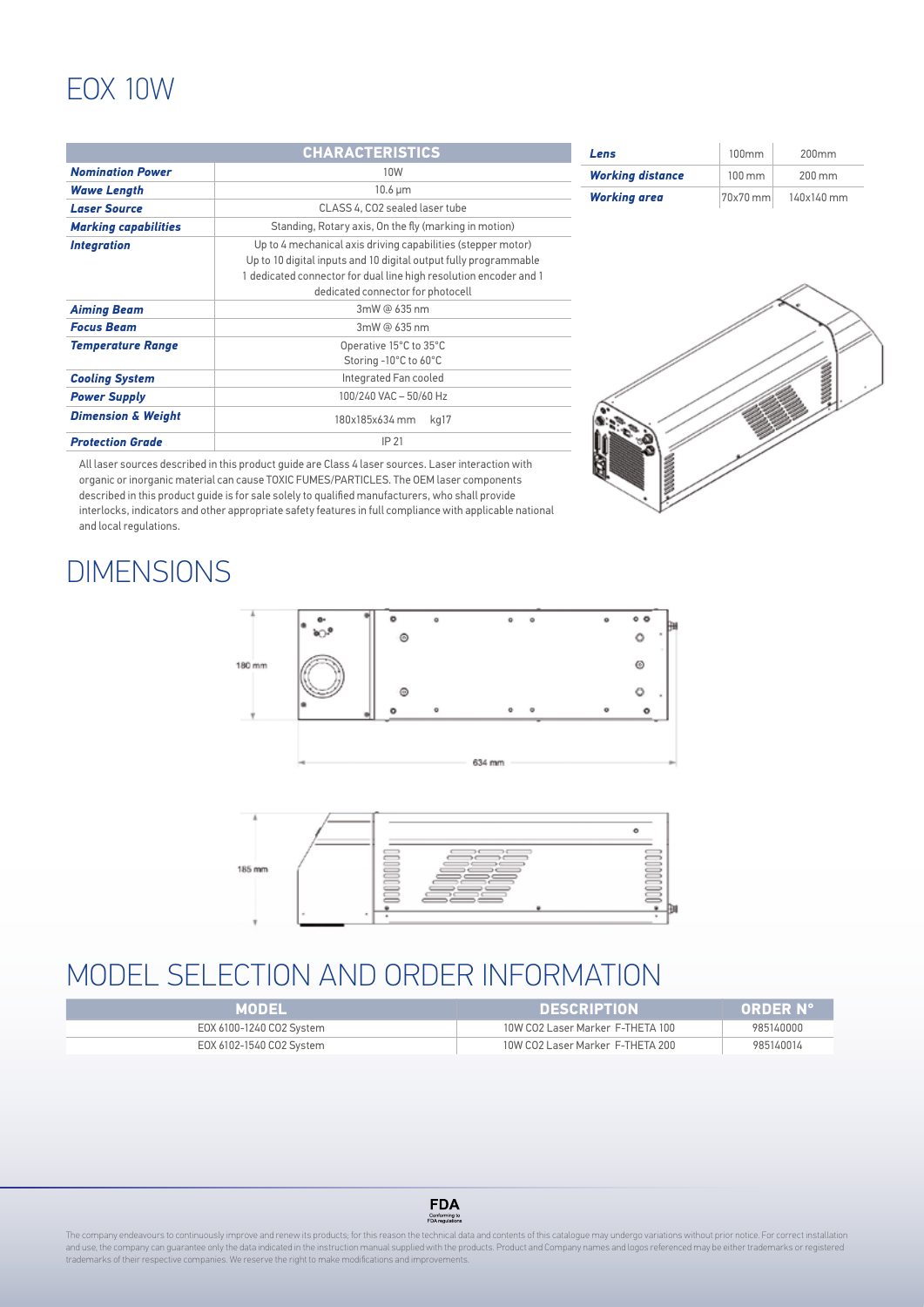## EOX 30W

## **ODATALOGIC**



EOX 30W is the CO2 Laser family for laser coding and marking applications.

EOX 30W offers high quality permanent marking on Wide range of organics materials (like wood) and it includes cardboard, ceramic, plastics and painted or anodized metal. Combining excellent laser beam quality and advanced control unit, EOX 30W is suitable for accurate Industrial Traceability as well as high productivity Coding applications.

EOX 30W offers a ALL-IN-ONE case with very compact dimensions. It provide axys controls and Photocell/Encoder ports for Marking On Fly (MOF) typically required for Coding applications. Advanced MOF features allows complete synchronization between Marking head and object movement applicable even in accelerated or startstop movement conditions.

MOF increases production lines throughput with linear speed up to 75mt/min and 12.000 pcs/hour (about 8/10 pcs/sec – it depends by the speed of the roller).

EOX-30 implements Embedded Marking Controller (EMC) for complete system control in "Stand Alone Mode" or "Master –Slave Mode".

CO2 marking system is very attractive for Coding application thanks to Low cost operation as a result of almost to no maintenance and no requirement for expensive consumables. EOX 30W meets flexibility requirements thanks to extended marking area up to 140x140mm (focal lens depending). Reliable and safe, EOX 30W provides a clean technology with short return of investment and minimal maintenance.

### FEATURES & BENEFITS

- Excellent marking performance
- Integrated diagnostics, easy communication and connectivity
- Flexible scan-head configurations
- Highly Customizable
- Extreme reliability and flexibility
- Lighter suite
- Embedded Marking Controller





### APPLICATION

This product has been developed to satisfy the requirements of the following reference applications:

• Coding and marking applications in the food, pharma, and electronics industries